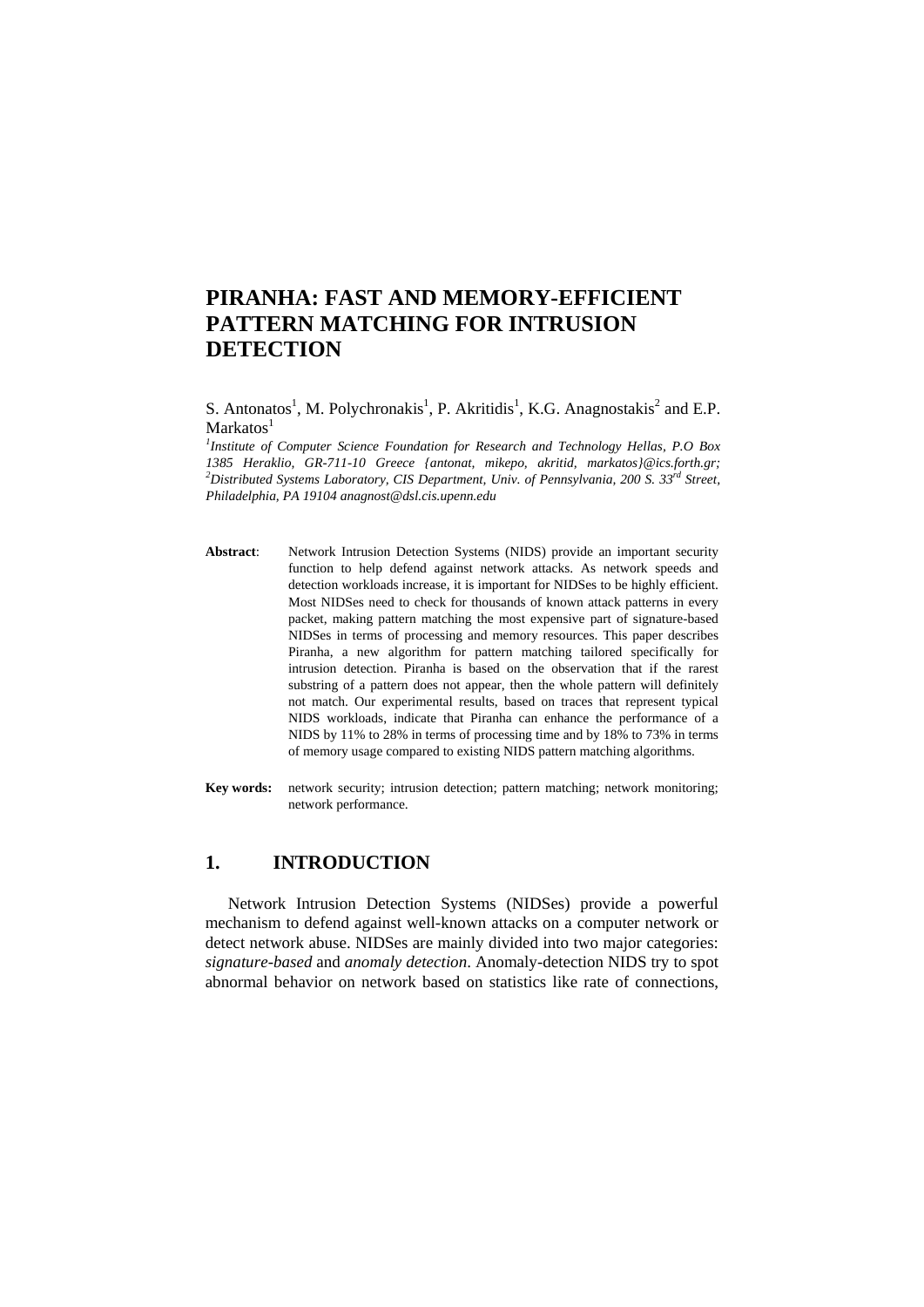traffic overload or unusual protocol headers. On the contrary, the detection mechanism of a signature-based NIDS is based on a set of *signatures*, each describing a known attack. As an example, a signature taken from latest Snort, is

alert tcp any any -> HTTP\_SERVER 80 (content:"/root.exe"; nocase;)

This signature instructs that if "/root.exe" is found inside the payload of a TCP packet that is originating from any host and any source port and is destined to an HTTP server on port 80, then an attack on the web server is taking place. While this signature requires full packet inspection, there exist simpler signatures that require only header lookups. Pattern matching inflicts a significant cost to the performance of a NIDS. Previous research results suggest that 30% of total processing time is spent on pattern matching<sup>13</sup>, while in some cases, like Web-intensive traffic, this percentage raises up to 80%6 . Apart from processing time, memory demands of a NIDS may reach at high levels due to rule-set growth. Although algorithms with low memory demands have been developed, their performance in comparison with algorithms that consume more memory is still poor. Given the fact that link speed increases every year, pattern matching evolves to a highly demanding process that needs special consideration. Minimizing the demands of pattern matching leaves headroom for further heuristics to be applied for intrusion detection, like anomaly detection or sophisticated preprocessors.

In this paper, we present Piranha, a pattern-matching algorithm designed for and applied to a NIDS. Our experiments with Piranha implemented in *Snort v2.2* indicate that Piranha is faster than existing algorithms by up to 28% in terms of processing time, and requires up to 73% less memory. This improvement relies on the small number of collisions and the compact memory footprint of the algorithm.

The rest of the paper is organized as follows: in Section 2 a description of existing state-of-the-art algorithms is provided, Section 3 depicts the Piranha algorithm, while Section 4 presents the performance of Piranha compared to other algorithms in various traffic scenarios and hardware platforms. Finally, our concluding remarks are discussed in Section 5.

### **2. BACKGROUND**

In this section we describe how a content matching NIDS operates and summarize the key characteristics of pattern matching algorithms that have been recently used in intrusion detection.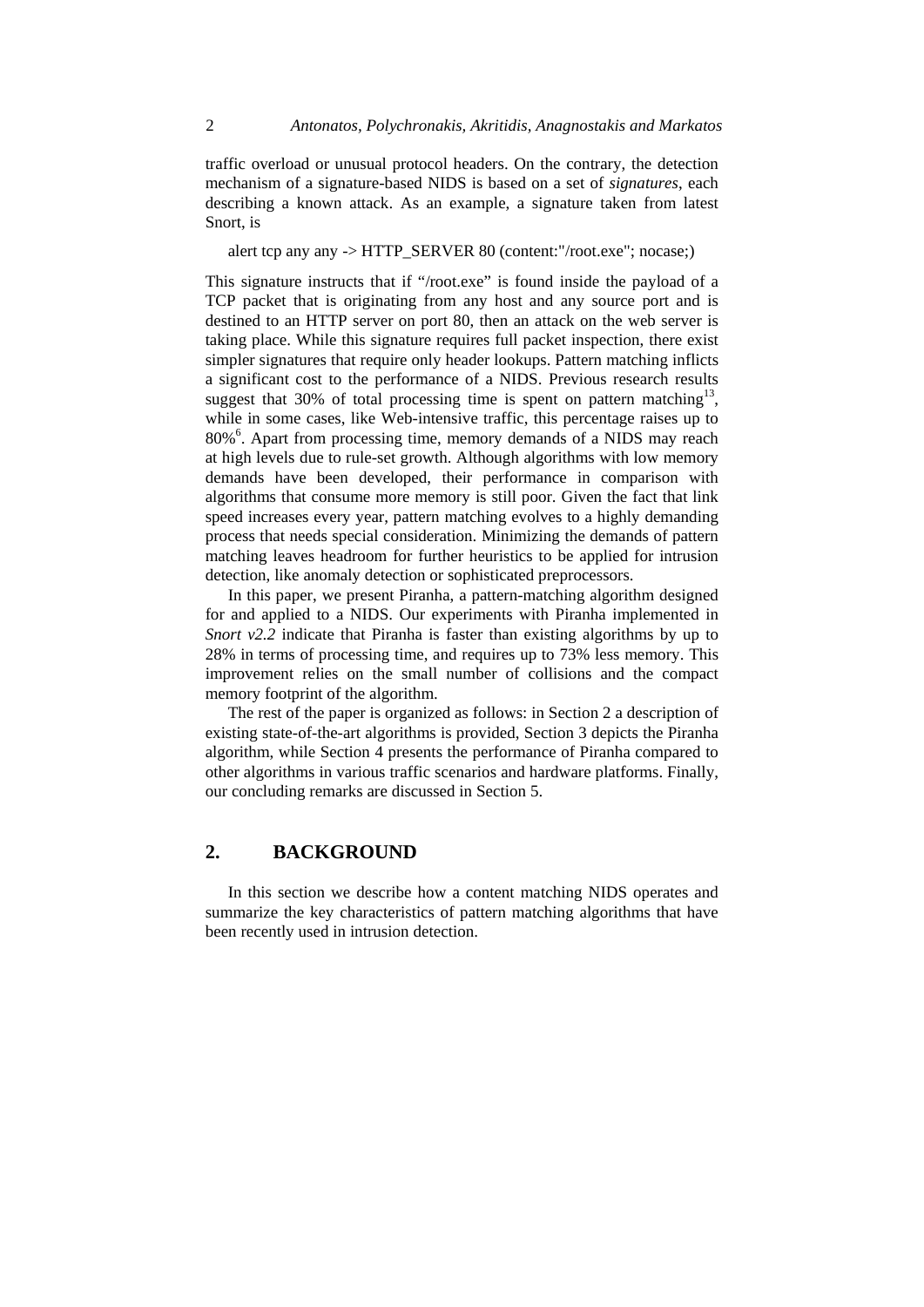## **2.1 Basic NIDS model**

A NIDS is usually designed as a passive monitoring system that reads packets from a network interface through standard system facilities, such as *libpcap*<sup>10</sup>. After a set of normalization passes (e.g., IP fragment reassembly, TCP stream reconstruction, etc.) each packet is checked against the NIDS rule-set. Some -rather old- NIDS organize their rule-set as a two-dimensional data-structure chain, where each element, often called a *chain header*, tests the input packet against a packet header rule. When a packet header rule is matched, the chain header points to a set of signature tests, including payload signatures that trigger the execution of the pattern matching algorithm. Pattern matching is the single most expensive operation of a NIDS in terms of processing cost. Latest versions of *Snort* (above version 2.0) organize the rules in groups. Rules that check for the same destination port belong to the same group<sup> $14$ </sup>. When a packet arrives, its destination port is used to find the appropriate group. Afterwards, multi-pattern matching is performed on patterns of the group in order to extract a set of rules that possibly match. Each rule of this set is then examined separately.

In order to understand the interaction between pattern matching algorithm, rule-set and experimental workload, we briefly present some of the pattern matching algorithms that are commonly used in intrusion detection systems.

## **2.2 Pattern matching algorithms**

A number of algorithms have been proposed for pattern matching in a NIDS. The performance of each algorithm may vary according to the case in which it is applied. The multi-pattern approach of Boyer-Moore is fast for a few rules, but does not perform well when used for a large set. On the contrary, Wu-Manber behaves perform well when used with large rule-sets. On the contrary, Wu-Manber behaves well on large sets, but its performance starts to degrade when short patterns appear in rules.  $E^2xB$  is based on the idea that in most cases we have a mismatch and tries to filter out patterns that do not match. However,  $E^2xB$  introduces additional preprocessing cost per packet, which is amortized only after a certain number of rules. In the following subsections a more detailed description for each algorithm is provided.

#### **2.2.1 The Boyer-Moore algorithm**

The most well-known algorithm for matching a single pattern against an input was proposed by Boyer and Moore<sup>4</sup>. The Boyer-Moore algorithm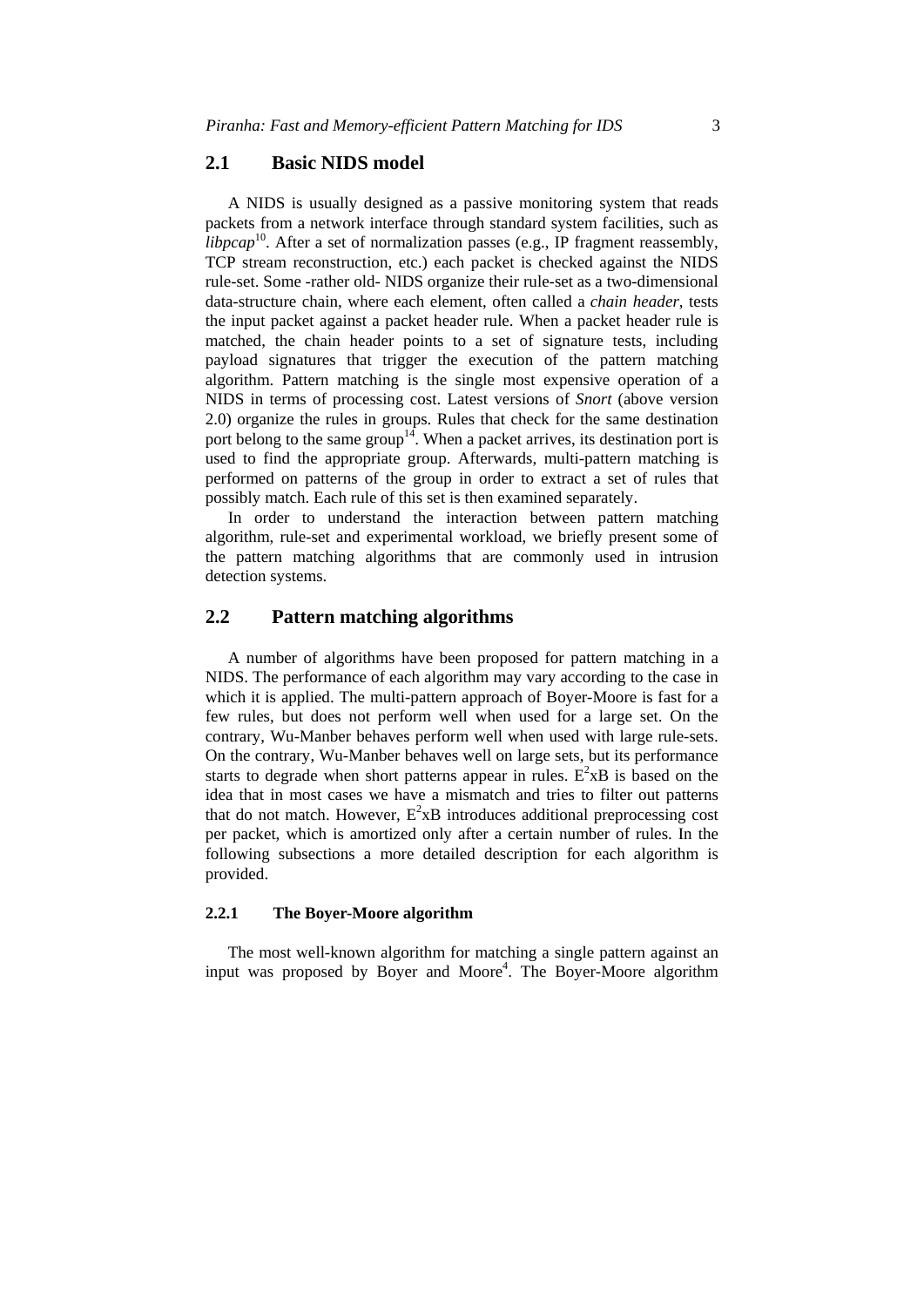compares the search pattern with the input, starting from the rightmost character of the search pattern. This allows the use of two heuristics that may reduce the number of comparisons needed for pattern matching (compared to the naive algorithm). Both heuristics are triggered on a mismatch. The first heuristic, called the *bad character heuristic*, works as follows: if the mismatching character appears in the search pattern, the search pattern is shifted so that the mismatching character is aligned with the rightmost position at which the mismatching character appears in the search pattern. If the mismatching character does not appear in the search pattern, the search pattern is shifted so that the first character of the pattern is one position past the mismatching character in the input. The second heuristic, called the *good suffixes heuristic*, is also triggered on a mismatch. If the mismatch occurs in the middle of the search pattern, then there is a non-empty suffix that matches. The heuristic then shifts the search pattern up to the next occurrence of the suffix in the pattern. Horspool<sup>8</sup> improved the Boyer-Moore algorithm with a simpler and more efficient implementation that uses only the bad-character heuristic. Fisk and Varghese<sup>6</sup> recently developed Set-Wise Boyer-Moore (SWBM), an algorithm based on Boyer-Moore concepts and operating on a set of patterns. SWBM was integrated in *Snort* and tested using a single traffic trace from an enterprise Internet connection.

## **2.2.2 The E<sup>2</sup> xB algorithm**

 $E^2$ xB is a pattern matching algorithm designed for providing quick negatives when the search pattern does not exist in the packet payload, assuming a relatively small input size (in the order of packet size)<sup>2,9</sup>. As mismatches are by far more common than matches, pattern matching can be enhanced by first testing the input (i.e., the payload of each packet) for *missing* fixed-size sub-strings of the original signature pattern, called *elements*. The collisions induced by  $E^2xB$ , i.e., cases with all fixed-size substrings of the signature pattern showing up in arbitrary positions within the input, can then be separated from the actual matches using standard pattern matching algorithms, such as Boyer-Moore<sup>4</sup>. The small input assumption ensures that the rate of collisions is reasonably small -experiments have shown collision rates of 10% in the worst case-. In the common case, negative responses can be obtained without resorting to general-purpose pattern matching algorithms. The  $E^2xB$  algorithm was evaluated with traffic traces from diverse environments, including traces containing attacks, traces with normal web traffic, and WAN traffic traces from a local ISP.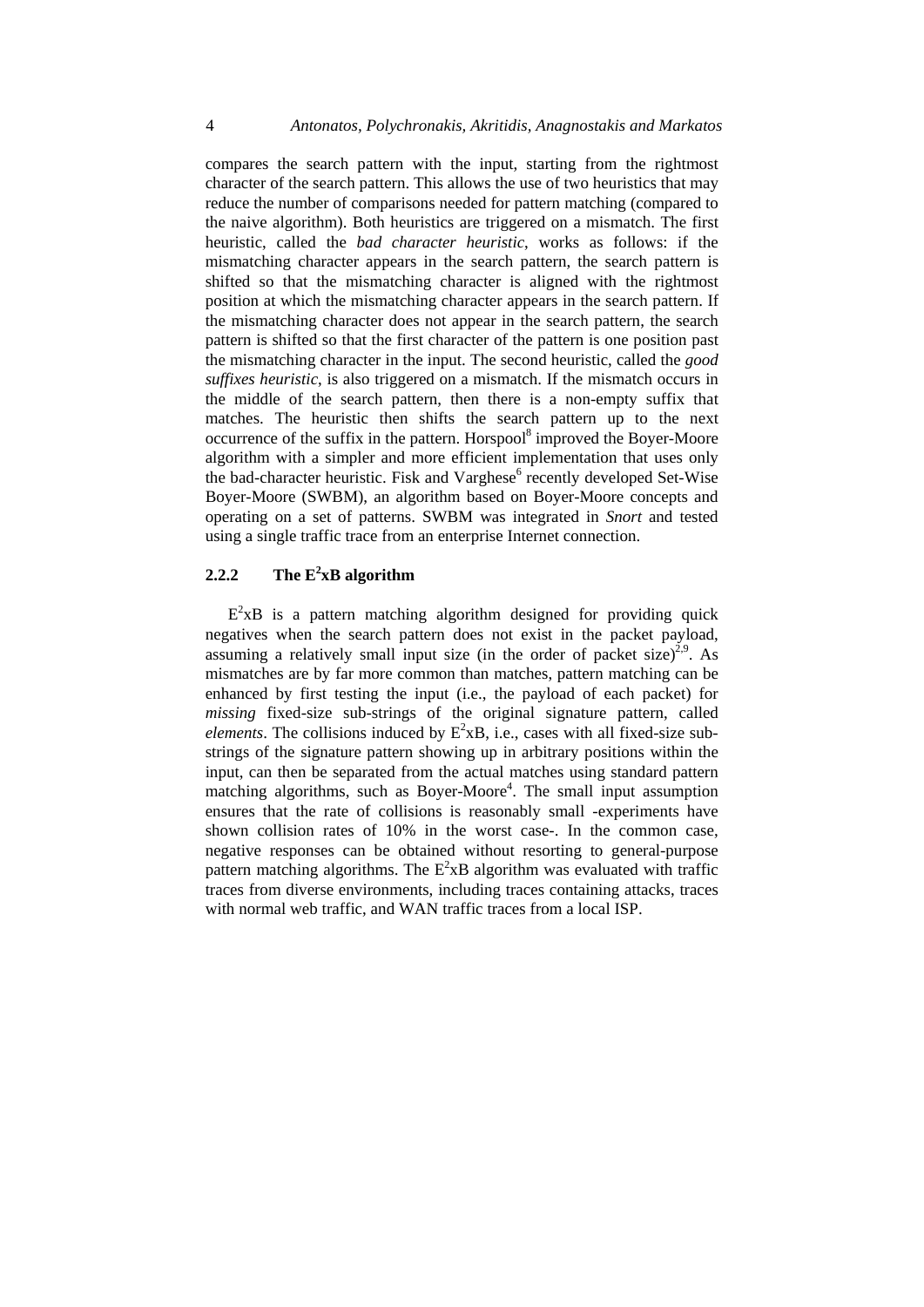#### **2.2.3 The Wu-Manber algorithm**

The most recent implementation of *Snort* uses a simplified variant of the Wu-Manber multi-pattern matching algorithm<sup>16</sup>, as discussed by Snort  $developers<sup>14</sup>$ . The "MWM" algorithm is based on a bad character heuristic similar to Boyer-Moore, but uses a one or two-byte bad shift table constructed by pre-processing all the patterns instead of only one. MWM performs a hash on the two-character prefix of the current input to index into a group of patterns, which are then checked starting from the last character, as in Boyer-Moore. The performance of MWM was originally measured using text files and various sets of patterns. The first attempt to measure MWM as the basic algorithm for pattern matching in a NIDS was performed in recent Snort implementation<sup>14</sup>. The results of previous studies<sup>14</sup> show that *Snort* is much faster than previous versions that used Set-Wise Boyer-Moore and Aho-Corasick<sup>1</sup>.

#### **3. IMPLEMENTATION**

The Piranha algorithm is based on the idea that if we find the rarest 4 byte substring of a pattern inside the packet payload, then we assume that this pattern matches. Each pattern is now represented by its least popular 4 byte sequence, where popular reflects the number of times that a specific substring exists in all patterns. For all the instances of the rare substring, *Snort* is instructed to check the corresponding rule. Piranha itself can only handle patterns with length greater or equal to 4. For completeness, patterns with length less than 4 are handled separately.

#### **3.1 Preprocessing**

Piranha treats every byte-aligned pattern as a set of 32-bit sub-patterns. For example, the pattern "*/admin.exe"* (R1) is considered as the set of its 32 bit byte-aligned sub-patterns, i.e.,"*/adm*", "*admi*", "*dmin*", "*min.*", "*in.e*", "*n.ex*" and "*.exe*". The 32-bit partitioning was chosen as the use of integers results to faster operations. Pattern matching can then be formulated in terms of an AND operation. Every pattern is represented by a gate. The gate has as many inputs as the number of its 32-bit sub-patterns. Each input represents whether the 32-bit sub-pattern has appeared in the payload or not. The gate for pattern R1 can be seen on the top-right part of Figure 1 with all its subpatterns constituting the inputs of the gate. Initially, all inputs are set to zero, and are being switched on based on the sequences seen on the packet. However, the output must not be regarded as an exact match.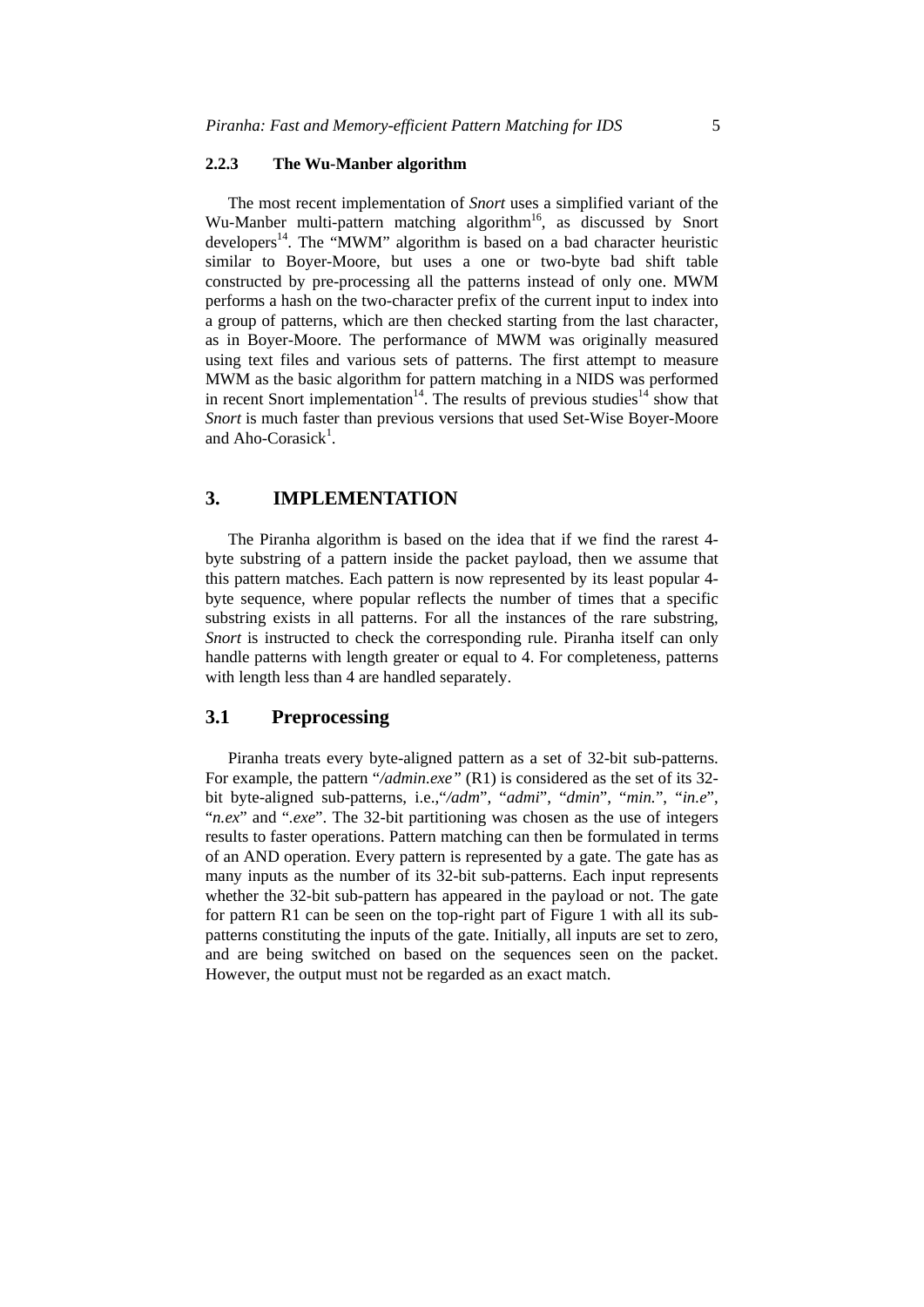

*Figure 1.* An example of index table and gates for two patterns. When all the inputs of a gate are switched on, then the pattern is possibly matched

For example, if the packet payload is "*/admAAAdmin.exe*", then, despite the fact that all 4-byte sequences for R1 have appeared, the pattern itself does not match. Each time the output of the gate is switched on, we consider it as collision and *Snort* is instructed for further inspection. In order to find fast which inputs to switch on, an index table is maintained. The index table keeps for all 4-byte sequences a list of all patterns that contain them. For example, if we assume that we only have the patterns "*/admin.exe*" (R1) and "*/admin.sh*" (R2), a view of the table is displayed in Figure 1. Sequences "*/adm*", "*admi*", "*dmin*", and "*min.*" appear in both patterns, while "*.exe*", "*in.e*", and "*n.ex*" exist only in R1, and "*in.s*" and "*n.sh*" only in R2. Each time a node of index table is reached then the appropriate input is switched on. As an example, if the payload is "*min.exe*", we first access the "*min.*" entry of index table and we switch on the "*min.*" inputs for R1 and R2, afterwards the "*in.e*" entry and switch on the "*in.e*" input for R1, then we access the "*n.exe*" entry and switch on the input for R1 and finally the "*.exe*" entry is traversed. The performance of Piranha for a subset of our packet traces, in terms of running time and collisions per packet, is displayed in Table 1 under the "full gates" column.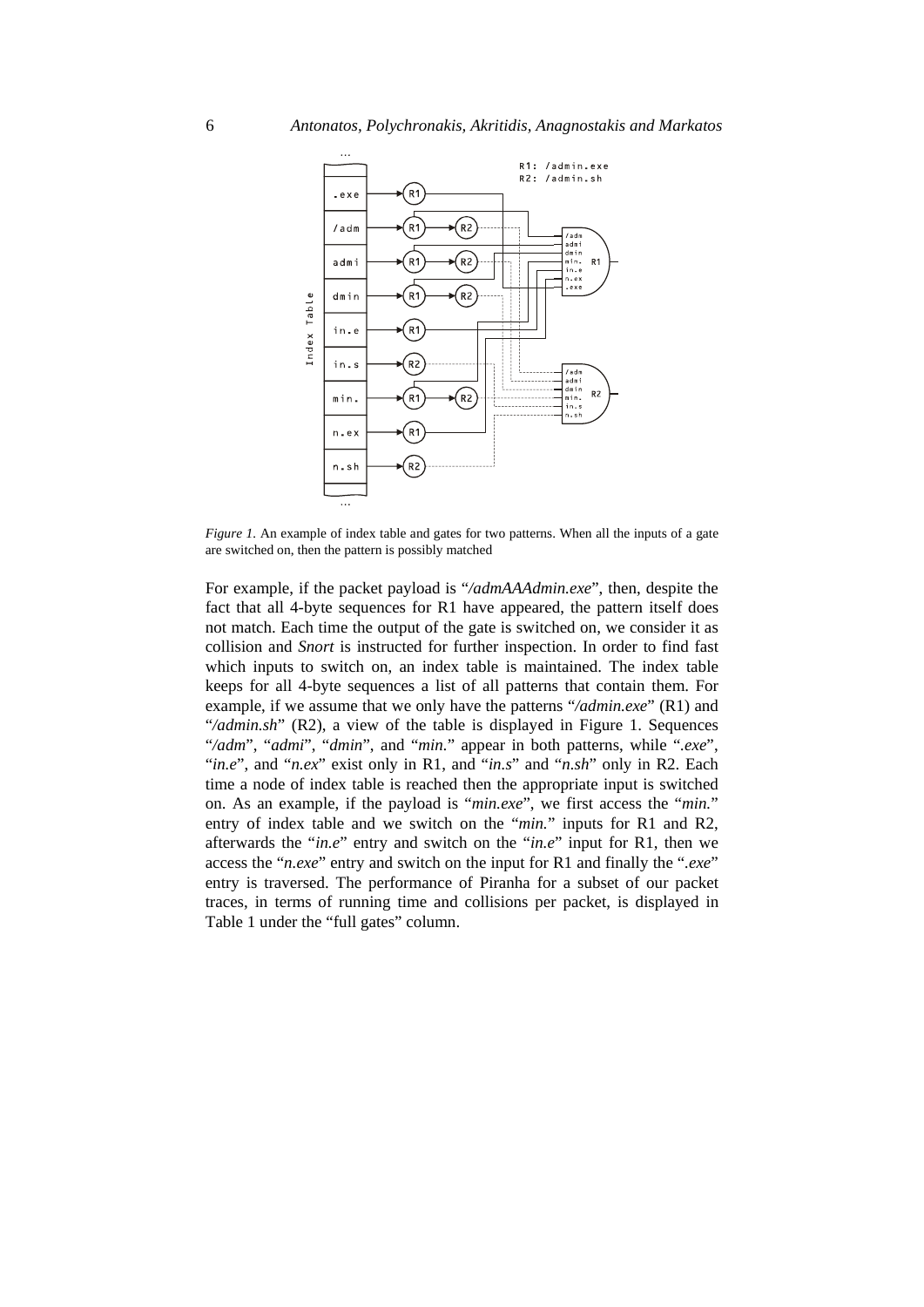

*Figure 2.* Optimized view of index table

Although gates present a low rate of collisions, their performance is poor as a lot of steps and transitions are needed in order to take a decision whether a pattern matches or not. In a typical case, the index table is firstly accessed, then the appropriate input is switched on and then the whole gate is checked if all inputs are switched on. In our effort to reduce the number of steps, and consequently, memory accesses, an optimization phase takes place. The optimization phase involves the procedure of selecting one input for each gate, a representative sequence. The rarest sequence is chosen as representative. It is defined as the sequence found in the least number of rules and can be found through the index table by counting the number of rules that is contained in. All other inputs are removed from the gate as well as the corresponding nodes from the index table. For example, trying to optimize our previous example we keep sequence "*n.ex*" as representative for pattern R1 and "*n.sh*" for R2. The optimized view of the index table is illustrated in Figure 2. After the optimization phase, every gate has only one input, and thus, it can totally be removed (output is equal to input), as we can use the index table for the searching phase -if a node of the index table is reached then a possible match is triggered-.

The effect of optimization is shown in Table 1, in terms of running time and collisions. The "*full gates*" column represents the unoptimized case of Piranha, and the "*representative sequence*" refers to the optimized case. Although collisions per packet increase as now only one input triggers possible match, the performance increases due to decrease of steps and compactness of memory footprint. Performance is increased by up to 36% even if collisions are two to three times more.

| ress steps and memory are required |              |            |                         |            |  |  |  |
|------------------------------------|--------------|------------|-------------------------|------------|--|--|--|
|                                    | Full gates   |            | Representative sequence |            |  |  |  |
|                                    | Running time | Collisions | Running time            | Collisions |  |  |  |
| forth.web                          | 37.71        | 0.61       | 24.06                   | 1.65       |  |  |  |
| forth.tr                           | 36.14        | 0.29       | 27.60                   | 0.67       |  |  |  |
| forth.tr2                          | 34.58        | 0.29       | 27.04                   | 0.63       |  |  |  |
| ideval <sub>2</sub>                | 12.07        | 0.33       | 9.58                    | 1.06       |  |  |  |
| ideval <sub>3</sub>                | 13.16        | 0.25       | 10.68                   | 0.93       |  |  |  |
|                                    |              |            |                         |            |  |  |  |

*Table 1.* Effect of optimizing gate inputs. Collisions increase but running time decreases as less steps and memory are required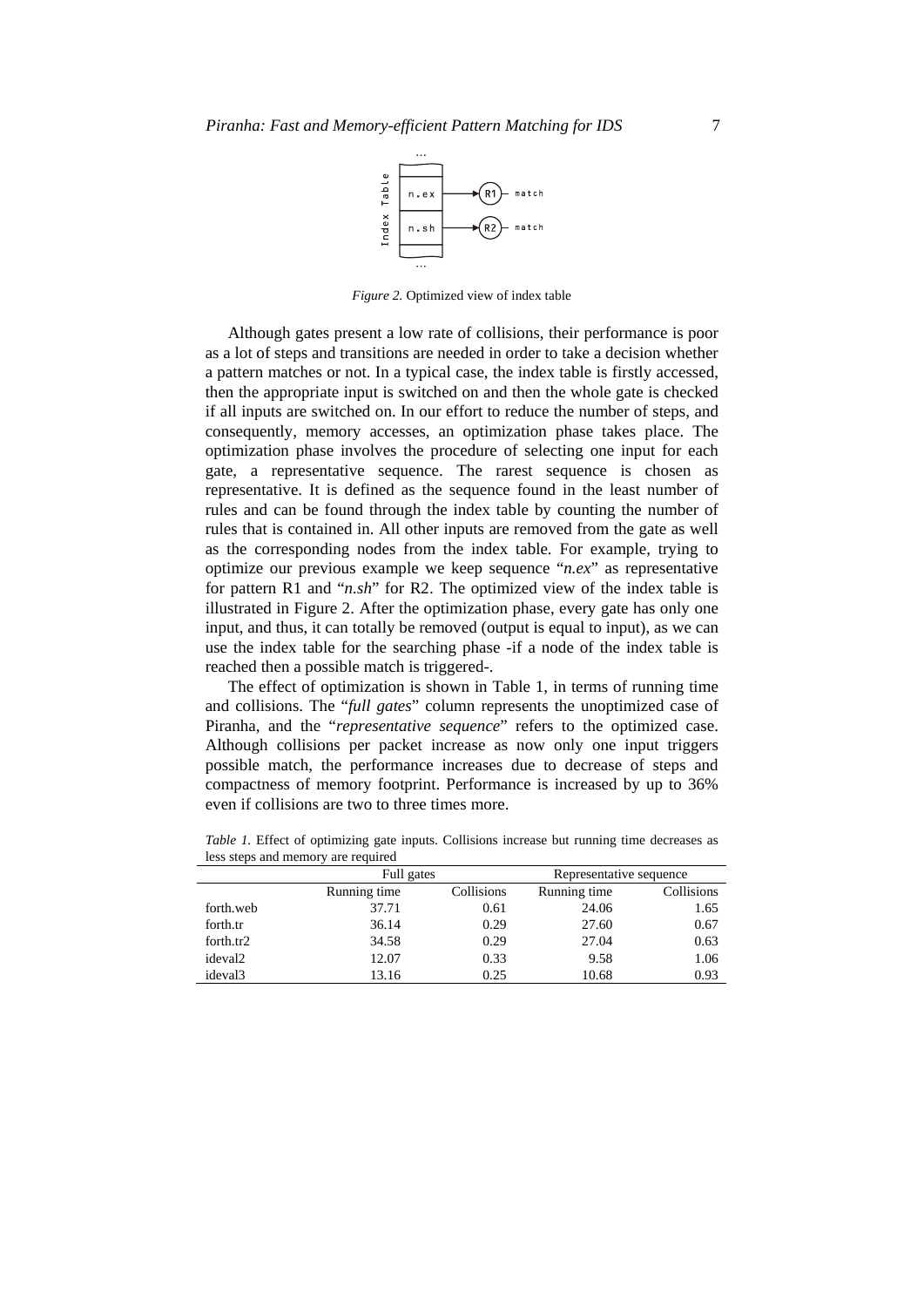With further optimization during the searching phase as it is described in Section 3.2, collisions and running time drop significantly.

#### **3.2 Searching**

The searching phase of Piranha is straightforward. For each 4-byte sequence of the packet payload, the index table is consulted in order to find the patterns that contain this sequence. All these patterns are then sent to *Snort* for further inspection. Following our previous example, if the payload is "*/login.sh*", we have to check sequences "*/log*", "*logi*", "*ogin*", "*gin.*", "*in.s*" and "*n.sh*". According to the index table, "*n.sh*" is found in pattern R2, so we assume that R2 is matched. The rest of the sequences are not contained in any pattern so no checks are necessary. Such an approach would trigger further inspection multiple times for each packet, as shown in Table 2 ("*No check*" case). We observe that, in the average case, in an unoptimized search we trigger one rule per packet, which is prohibitive in terms of performance. In our effort to reduce collisions, we perform a trivial check before the decision that a pattern is matched. The last two characters of the pattern are checked against the corresponding two characters in the payload, and if the check succeeds then further inspection is triggered. The effect of this optimization is summarized in Table 2. In some cases, up to 75% of triggers are eliminated while the minimum reduction reaches 50%.

## **4. EXPERIMENTS**

We evaluated the performance of Piranha against  $E^2xB$  and MWM algorithms in *Snort 2.2* using a set of packet traces. All Snort preprocessors were disabled.

*Table 2.* Collisions per packet without and with checking last 2 bytes of pattern against payload

|                     | No check | Check last 2 bytes |
|---------------------|----------|--------------------|
| forth.web           | 1.65     | 0.62               |
| forth.tr            | 0.67     | 0.24               |
| ideval <sub>2</sub> | 1.06     | 0.32               |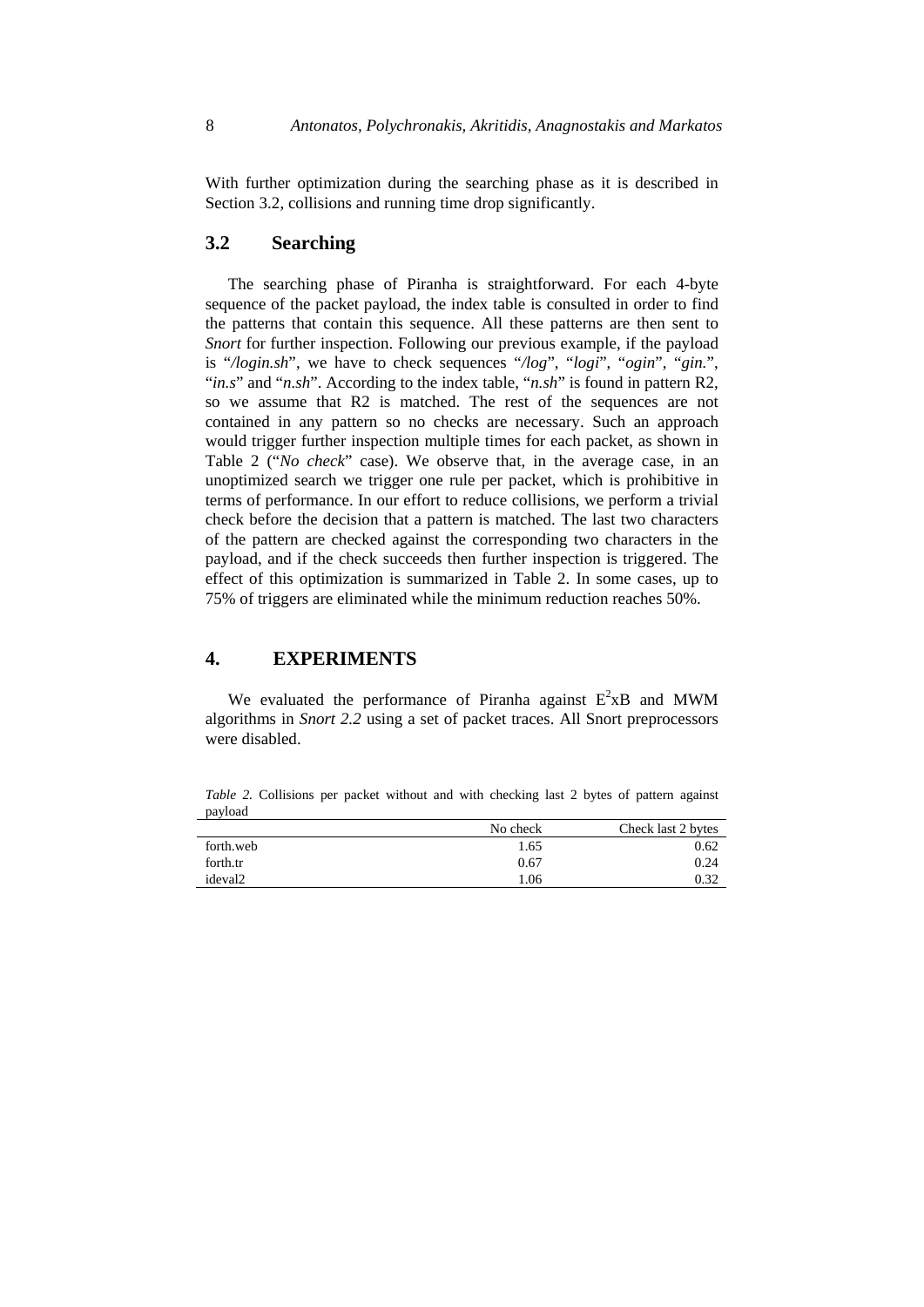

*Figure 3.* Effect of hash-table size on running time

# **4.1 Environment**

All the experiments were conducted on a machine equipped with a Pentium 4 processor running at 2.80GHz, 8KB of L1 cache, 512KB of L2 cache, and 1GB of main memory. The host operating system was Linux (kernel version 2.4.0, Redhat 9.0). We used five sets of packet traces from diverse environments. The first set consists of a full packet trace containing Web traffic (*forth.web*), generated by concurrently running a number of recursive *wget* requests on popular portal sites from a host within the FORTH network. The second set contains two full packet traces (*forth.tr*) and *forth.tr2*) collected in a local area network at Institute of Computer Science inside FORTH. The third set includes a full-packet trace from the DEFCON "capture the flag" data-set (*defcon.02*). This trace contains numerous intrusion attempts. The fourth set consists of two full-packet traces (*ideval2* and *ideval3*) which were collected during the DARPA evaluation tests at MIT Lincoln Laboratory. Finally, a header-only trace with uniformly random payload (*ucnet00*) collected on the OC3 link connecting the University of Crete campus network (UCNET) to the Greek academic network  $(GRNET)^5$  was used.

## **4.2 Effect of hash-table size**

A complete index table of 32-bit-long patterns would normally contain  $2^{32}$  entries, an outrageous number in terms of memory usage. In order to keep the memory footprint as small as possible, the index table was implemented as a hash-table. Since the memory footprint and locality of accesses is critical to the performance of the algorithm, we determined the optimal size of the hash-table by obtaining the running time for different sizes and for all available traces.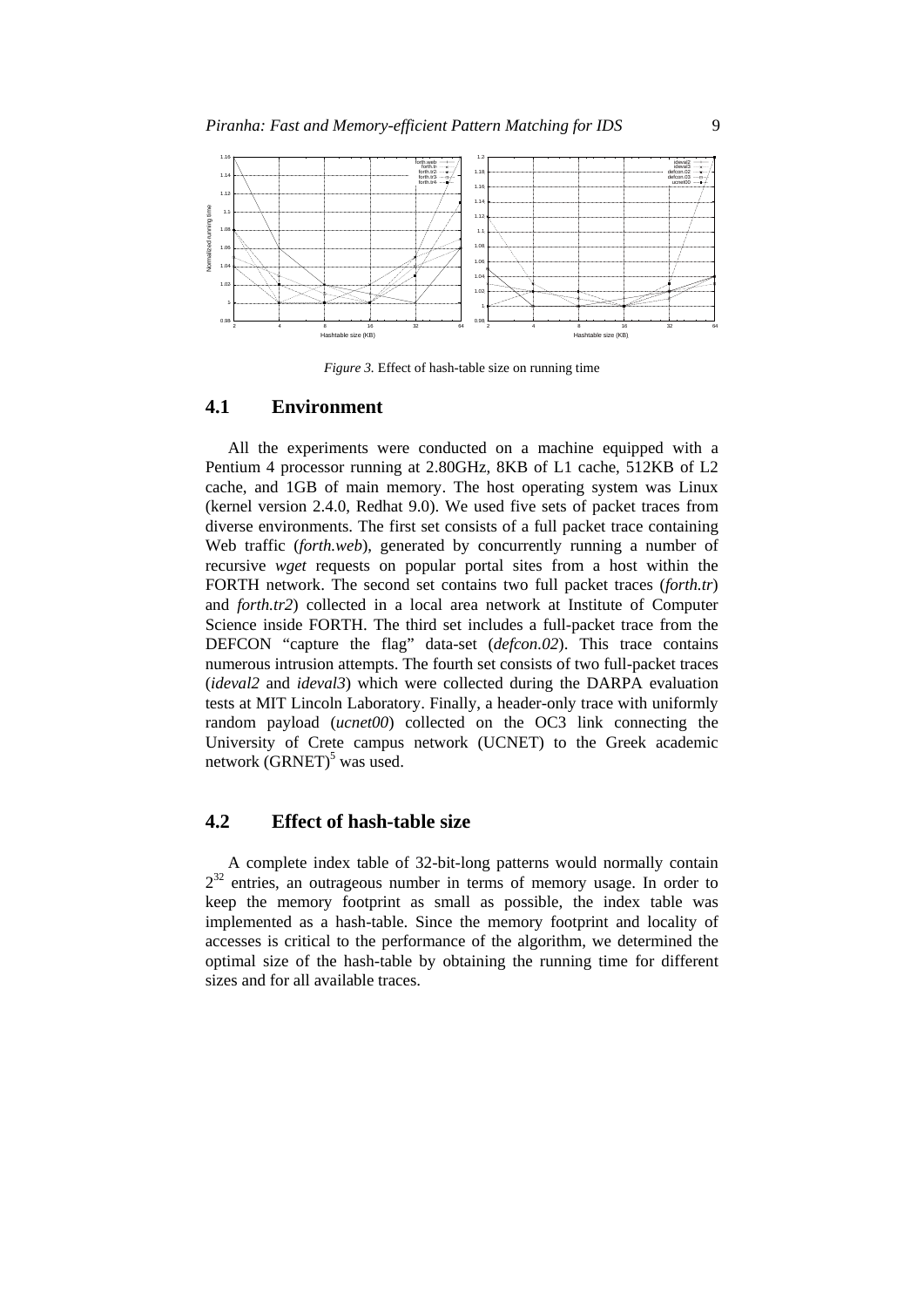

*Figure 4.* Running time for E2xB, Piranha and MWM for patterns with length greater or equal to 4

Results are summarized in Figure 1. Running times for each set are presented normalized to the lowest value. The time was measured using the *time* facility of the operating system. Small hash-tables suffer from conflicts and consequently longer chains have to be traversed in order to find the correct index. A large hash-table, on the contrary, has fewer conflicts but for every access a performance penalty is paid due to poor cache behavior. We observe that optimal size of the hash table for most of the traces is around 16KB and this is the size we used for all our experiments presented in the paper.

## **4.3 Comparison against other algorithms**

We compared Piranha against MWM<sup>14</sup> and  $E^2xB^{2,9}$  on all available traces. In our experiments, we measured running time in user space (kernel time was negligible). Results are presented in Figure 4. Times are presented normalized against the running time of Piranha algorithm.

The performance of Piranha is consistently better compared to other algorithms. Improvement ranges between 10 and 23.50%, with the results remaining the same for the rest of the traces that are not displayed in Figure 4. We also compared our algorithm with  $AC-Banded<sup>11</sup>$ , an optimized implementation of Aho-Corasick<sup>1</sup>, but running time of AC-Banded was two to four times the time of our algorithm. Results in Figure 4 are for patterns with length greater or equal to four, as four is the length that can be natively handled by Piranha. For completeness reasons, the case of small pattern was also implemented. Small patterns impose a performance bottleneck for Piranha and MWM as well as  $E^2xB$ . MWM can natively handle patterns with length greater or equal to two while patterns with length one are examined separately. The overhead that small patterns impose in terms of running time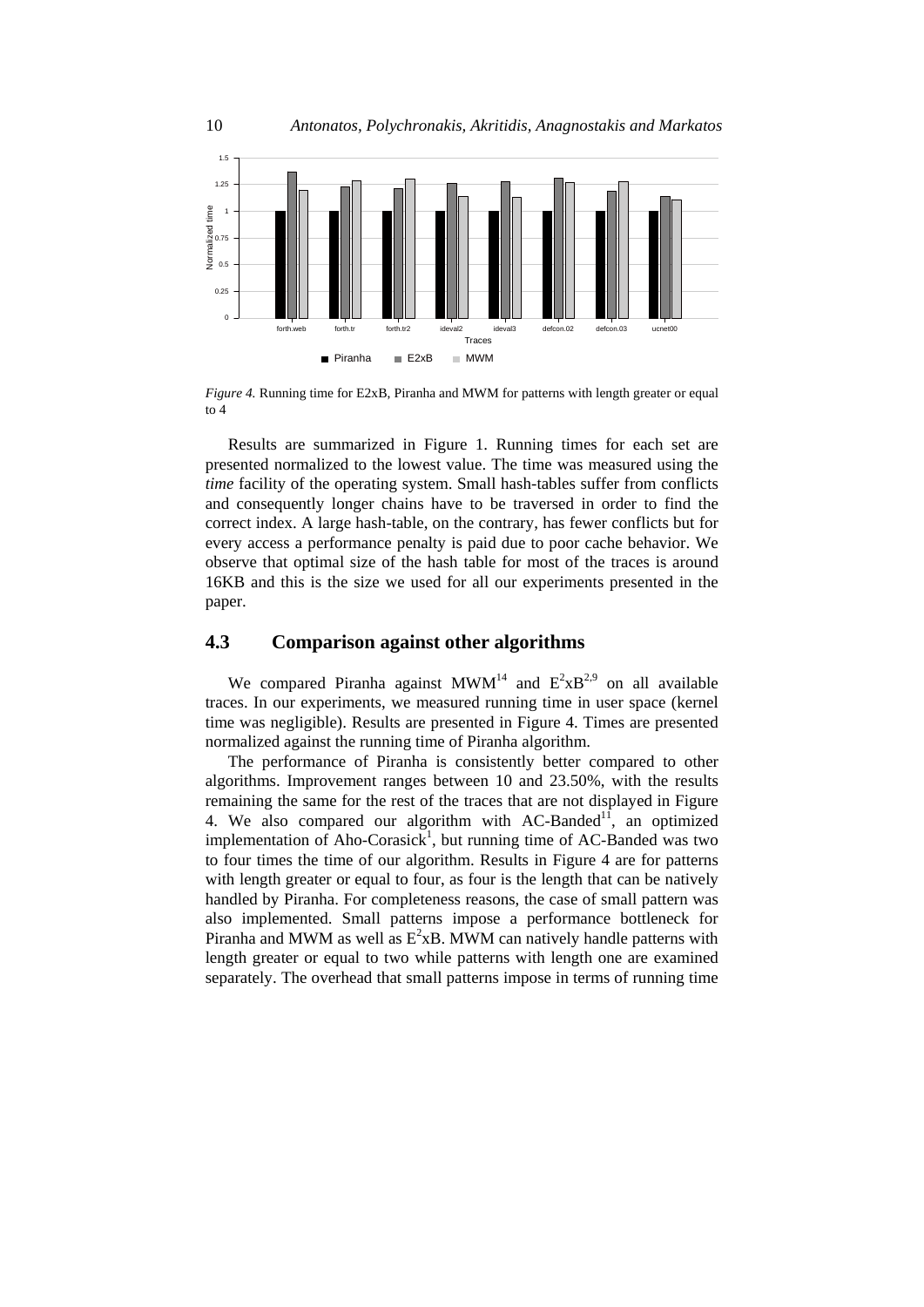can be seen on Table 3. In average case, running time was decreased by 25% for Piranha and 20% for MWM. The effect on  $E^2xB$  is smaller as it is not dependent to pattern length but proportional to the number of patterns. In the last two columns of the table we can observe the performance benefit of Piranha against MWM and  $E^2xB$  for all pattern lengths. Despite the performance bottleneck, our algorithm still performs better for all available traces, except the case of *defcon.02* trace where improvement is marginal. However, our main contribution is focused on patterns with a fair enough large size as only 3% of patterns have length less than four.

Piranha does not only perform better in terms of processing time but also in terms of memory usage. While MWM requires 45MB of memory to process the full rule-set, AC-Banded 96MB and Aho-Corasick 140MB, Piranha consumes only 37MB. Efforts have been made recently in order to develop algorithms with low memory consumption. Tuck et al.<sup>15</sup>; have developed two modified versions of Aho-Corasick, AC-Bitmap and AC-Path, that reduce memory usage. AC-Bitmap needs 20MB memory while AC-Path only 15MB. However, such algorithms present very high processing time. Comparing Piranha with AC-Bitmap and AC-Path, we observed that they need, in average, three to four times more processing time. *Snort* also comes with *SFKSearch*, an algorithm that requires only 14MB of memory, but its performance compared to others is poor - three to four times more processing time against Piranha -. The tradeoff between memory usage and processing time can be seen on Figure 5. Algorithms with low memory usage need three to four times more processing time, while algorithms with high memory usage present high processing capacity. Although the assumption that low memory means high processing time cannot be generalized, there are strong indications that this tradeoff might hold for other algorithms that are not discussed here.

|                     | Piranha        |       | <b>MWM</b>     |       | E2xB           |       |               |               |
|---------------------|----------------|-------|----------------|-------|----------------|-------|---------------|---------------|
|                     | pattern length |       | pattern length |       | pattern length |       | Piranha       | Piranha       |
|                     |                |       |                |       |                |       | vs. MWM       | vs. $E^2xB$   |
|                     | $>=$ 4         | all   | $>=$ 4         | all   | $>=$ 4         | all   | $\frac{0}{0}$ | $\frac{0}{0}$ |
| forth.web           | 21.05          | 30.17 | 25.32          | 33.59 | 28.86          | 34.12 | 10.18         | 11.57         |
| forth.tr            | 23.78          | 30.78 | 30.80          | 35.65 | 29.80          | 31.18 | 13.66         | 1.28          |
| forth.tr2           | 26.55          | 30.37 | 30.23          | 36.12 | 29.91          | 30.46 | 15.91         | 0.29          |
| ideval <sub>2</sub> | 8.49           | 11.36 | 9.68           | 12.70 | 10.84          | 13.25 | 10.55         | 14.26         |
| ideval <sub>3</sub> | 9.88           | 12.89 | 11.26          | 14.58 | 12.69          | 15.25 | 11.59         | 15.47         |
| defcon.02           | 7.06           | 9.91  | 8.99           | 9.97  | 9.42           | 9.96  | 0.60          | 0.50          |
| defcon.03           | 7.20           | 8.74  | 8.59           | 9.20  | 8.18           | 8.99  | 5.00          | 2.78          |
| ucnet00             | 3.11           | 3.59  | 3.48           | 4.21  | 3.59           | 3.81  | 14.72         | 5.77          |

*Table 3.* Effect of small-patterns on running time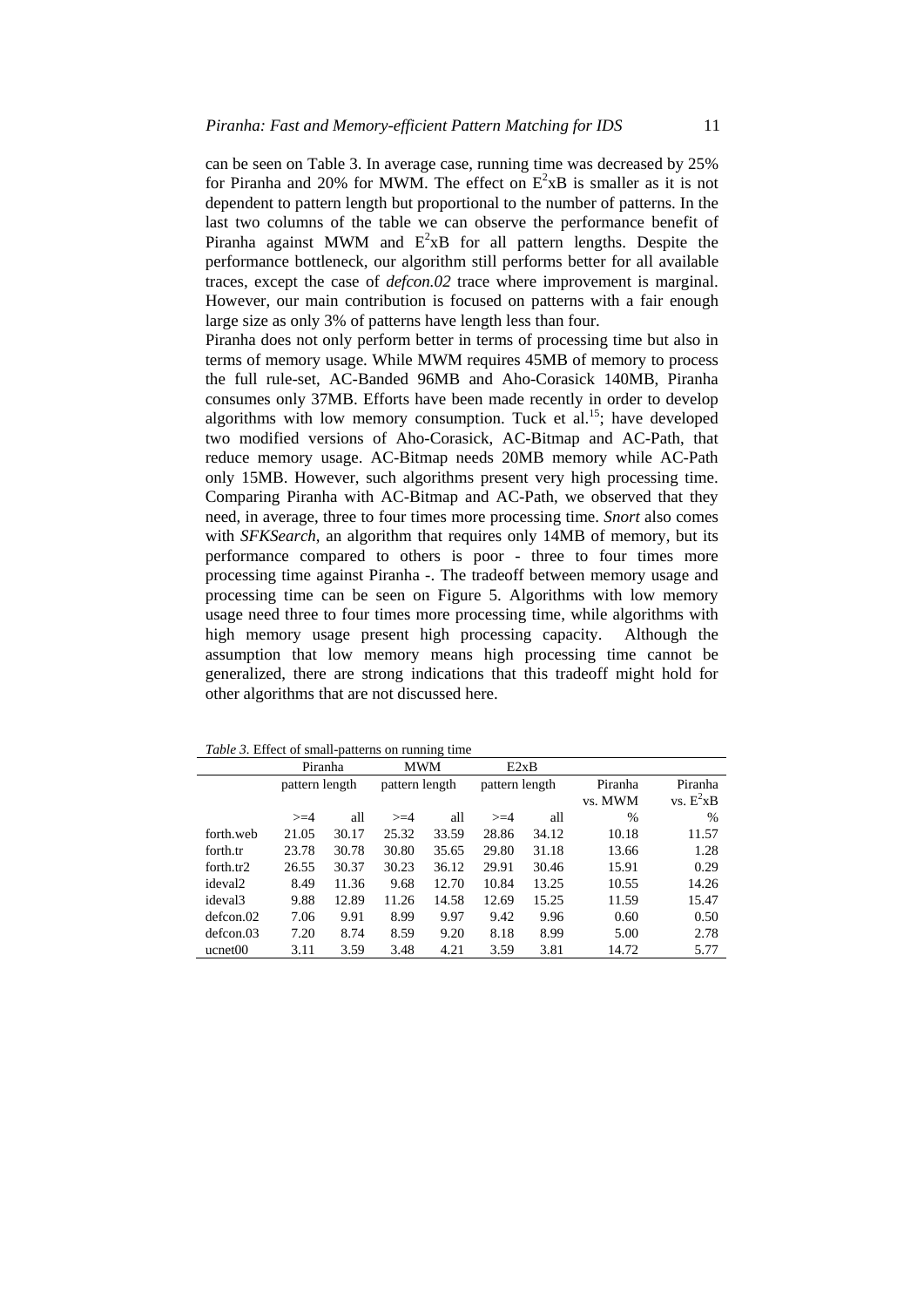

*Figure 5.* Memory usage against processing time

# **4.4 Evaluation on different architectures**

We evaluated the performance of Piranha on different hardware architectures. Our testing environment, besides the machine described in Section 4.1, consists of a Pentium Xeon 2.4 GHz with 8KB L1 cache, 512KB L2 cache and 512MB main memory, an AMD Athlon MP 1.8GHz with 128KB L1 cache, 256KB L2 cache and 512MB main memory and a Pentium 3 running at 600 MHz with 8KB L1 cache, 256KB L2 cache and 512MB main memory. Results are presented in Figure 6. Running time is normalized against the time of Piranha running on P4 at 2.8GHz.

Independent of the underlying hardware platform, Piranha performs better for all traces. As processor clock speed decreases, performance of both algorithms decreases as expected. However, the performance gap seems to decrease with the clock speed for specific traces while for others it remains constant. On Pentium Xeon 2.4GHz, improvement waves between 7.8% and 18.8% while on Pentium 3 600MHz between 10.86% and 14.83% (leaving out the *ucnet00* trace where improvement is marginal). Similar results apply to the AMD Athlon architecture, where improvement is ranged between 7.32% and 18.21% (again *ucnet00* trace is omitted).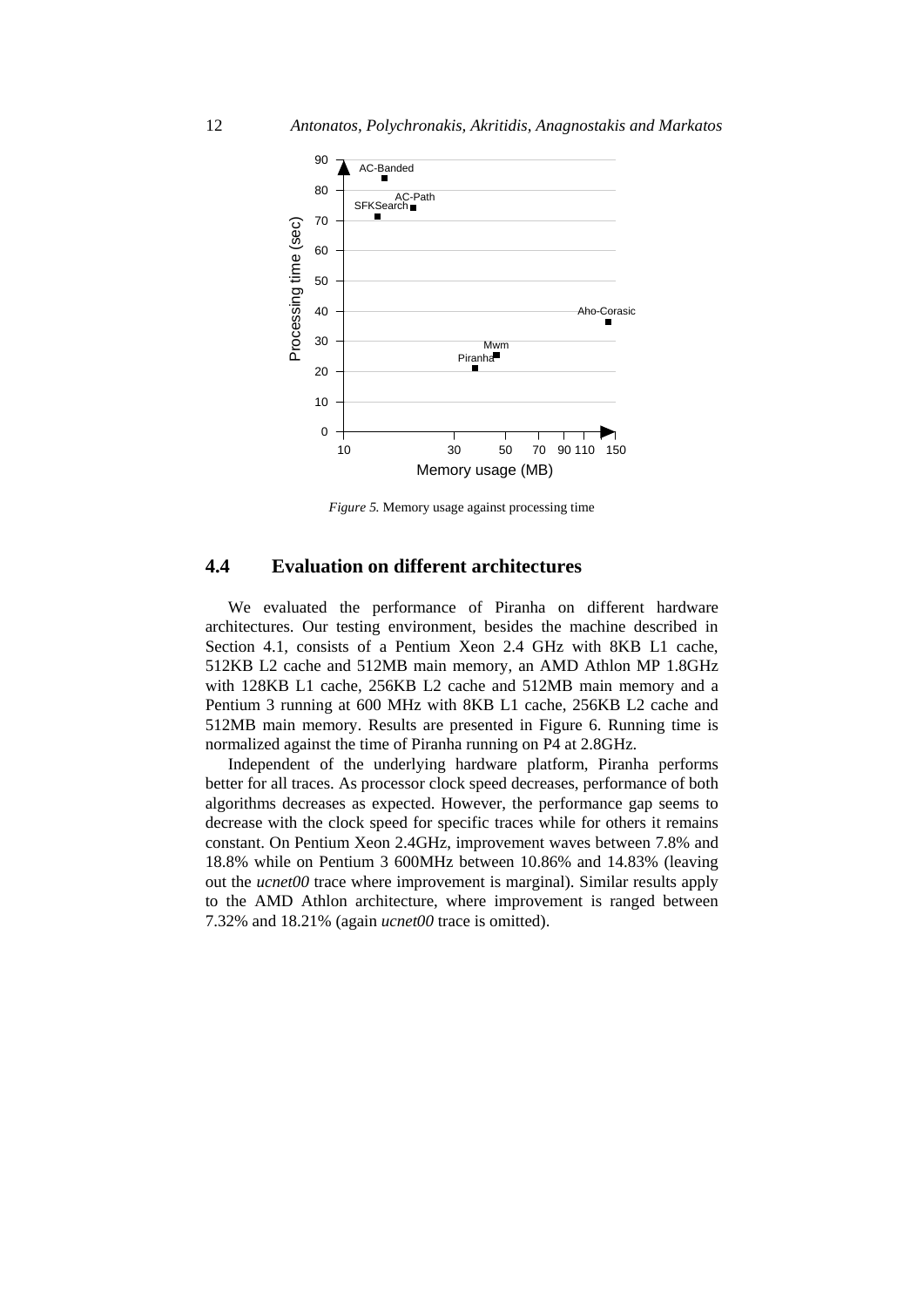

*Figure 6.* Performance of Piranha and MWM on different architectures

# **4.5 Performance under attack**

Intrusion detection systems are themselves subject to being attacked. Some types of attack try to evade NIDS by exploiting weaknesses in protocol handling, like IP defragmentation or TCP reassembly<sup>7,12</sup>. Other attacks aim at overloading the detection engines by exploiting weaknesses in the internal algorithms used, in our case pattern matching. The attacker sends packets with carefully crafted payload in order to force the pattern matching engine to spend more processing time than it would require for an innocent packet. Most of the traffic is then dropped by the NIDS, including packets containing attack, giving the attacker the chance to evade detection. Our previous work on such attacks has shown that the processing time of *Snort* can be raised by up to  $25 \text{ times}^3$ . Although the worst case scenario for each algorithm and the *Snort* itself is extremely difficult to be generated, we provide some hints on how a NIDS can be heavily overloaded. For performance reasons, *Snort* firstly performs the multi-pattern matching and then for all possible matches the whole rule is checked: header processing and exact string matching for all patterns that the rule contains<sup>14</sup>. Examining the groups of rules that are processed during packet inspection, it can be observed that rule

alert tcp any any  $\rightarrow$  any any (ack:0; flags:SFU12; content:"AAAAAAAAAAAAAAAA"; depth:16;)

is found in all groups as it applies to all source and destination ports. That means that for all packets examined, *Snort* will try to locate the pattern ``*AAAAAAAAAAAAAAAA*'' and for all possible matches will check the rest of the rule. In our example, after the pattern matching phase the acknowledgment number and the TCP flags will be verified. We constructed an attack trace by taking the headers of the *forth.web* and placing only "A" in the payload. In that way, in every offset of the payload *Snort* finds that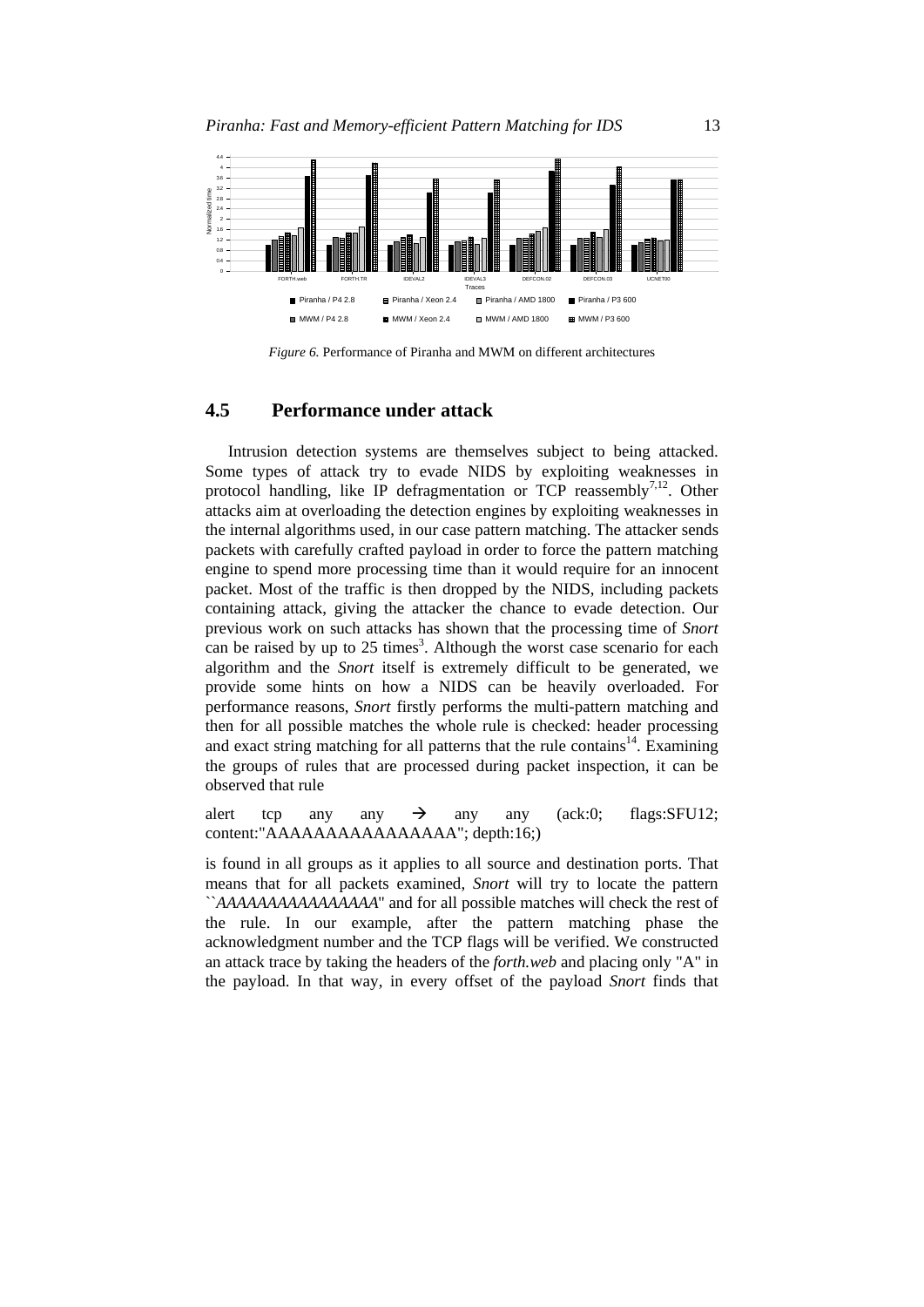pattern and checks for the rest of the rule. However, the header of the packets is normal (no special TCP flags are turned on and acknowledgment number in non-zero) and thus the rule is never matched.

Forcing *Snort* to generate matches and checks in every offset is very expensive as it can be seen on Table 4. We observe that processing time is raised by 3 to 15 times and that all algorithms are subject to payload attacks, as the way *Snort* performs detection is exploited and not the nature of the algorithms. Such overload factors can provide the attacker the ability to hide his attack among legitimate traffic. Other payloads were also crafted, like payload including only "a". As the packet payload is capitalized, possible matches are also generated and the overloading still takes place. In the case of MWM, running time is increased further as there are some patterns that start with "aa" and trigger more inspections on the internal structures of MWM. The Aho-Corasick-like algorithms try -as an optimization- to verify their match by calling *memcmp()* for pattern against the payload before forcing Snort to check the whole rule. The cost of memory-comparing is increasingly high as in each offset a comparison is performed. However, there are some cases where a specific payload can cause Piranha to generate collisions in most of the payload offsets but Aho-Corasick-like algorithms are not affected. This payload can be made by replacing the last character of "*AAAAAAAAAAAAAAAA*" pattern with another character, like "B". Piranha decides that pattern matches only by seeing the appearance of an "*AAAA*" but the whole pattern is not really matched. Aho-Corasick algorithm detect that the whole pattern cannot be matched so their time remains practically the same. As Table 4 shows, only Piranha and MWM suffer from this payload attack. Focusing on the worst overall performance (the "*worst overall*" column) among all attacks described above, Piranha needs 3 times less running time than other algorithms.

*Table 4.* Completion time and overhead factor (attack completion time / original completion time) for different attack payloads. "Time" denotes completion time and "factor" denotes overhead factor

| Packet payload |        |        |        |        |        |        |        |         |
|----------------|--------|--------|--------|--------|--------|--------|--------|---------|
|                | Origi- | AAAAA  |        | aaaaa  |        | AAAB   |        | Worst   |
|                | nal    |        |        |        |        |        |        | overall |
|                | Time   | Time   | Factor | Time   | Factor | Time   | Factor |         |
| Piranha        | 21.94  | 120.01 | 5.46   | 118.50 | 5.40   | 91.47  | 4.16   | 120.01  |
| <b>MWM</b>     | 25.91  | 233.73 | 9.02   | 376.72 | 14.53  | 204.88 | 7.90   | 376.72  |
| AC.            | 35.71  | 417.72 | 11.69  | 361.45 | 10.12  | 28.98  | 0.81   | 417.72  |
| $AC$ -path     | 81.59  | 357.84 | 4.38   | 212.62 | 2.60   | 78.81  | 0.96   | 357.84  |
| AC-Bitmap      | 72.87  | 409.74 | 5.62   | 241.88 | 3.31   | 110.65 | 1.51   | 409.74  |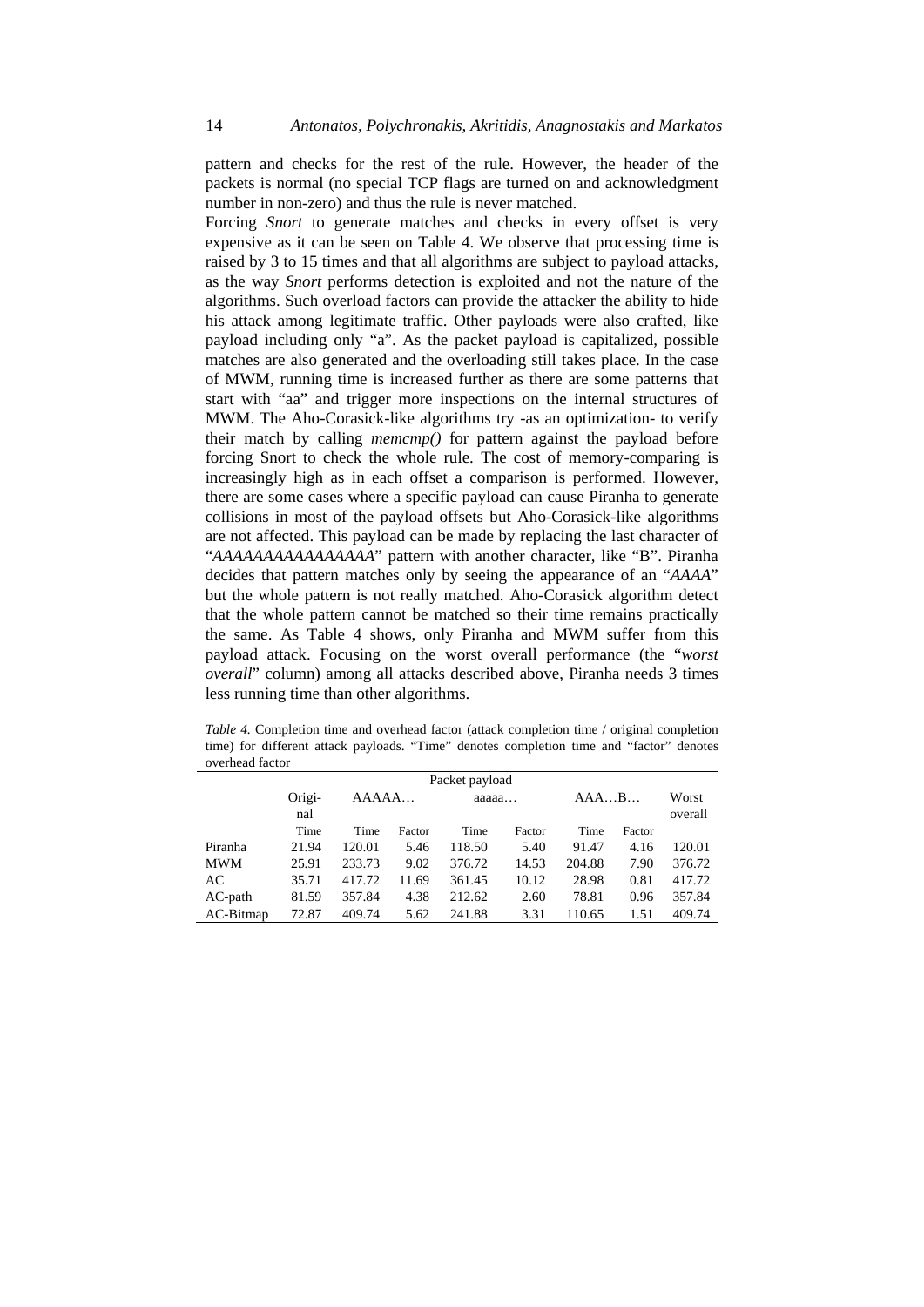## **5. CONCLUDING REMARKS**

We have presented the design of Piranha, a novel pattern matching algorithm for NIDS and evaluated its performance under various network traffic characteristics using a diverse set of packet traces. Our comparison against existing algorithms shows that an improvement of up to 28% can be achieved. The improvement is due to its quick decisions on which patterns may match and to its compact memory footprint which infers good cache behavior. Our results on different architectures indicate that Piranha performs consistently better, with the performance gain increasing along with processor speed. Furthermore, we have concluded to some general remarks for pattern matching on NIDS: small patterns inflict a significant performance overhead that needs to be examined carefully, and cacheconscious programming of a NIDS pattern-matching algorithm is a key element to its performance.

#### **ACKNOWLEDGEMENTS**

This work was supported in part by the IST project SCAMPI (IST-2001- 32404) funded by the European Union and in part by the i-Guard GSRT Project (02-PRAXE-212) funded by the Greek General Secretariat for Research and Technology through PRAXE A. Work of K.G. Anagnostakis is also supported in part by ONR under Grant N00014-01-1-0795. E. P. Markatos, S. Antonatos, M. Polychronakis and P. Akritidis are also at University of Crete. Work of K. G. Anagnostakis was done while at ICS-FORTH. We would also like to thank Vasilis Siris for providing the UCnet traces.

# **REFERENCES**

- 1. Aho and M. Corasick, Fast pattern matching: an aid to bibliographic search. Commun. ACM, 18(6):333-340, June 1975.
- 2. K. G. Anagnostakis, E. P. Markatos, S. Antonatos, and M. Polychronakis, E2xB: A domain-specific string matching algorithm for intrusion detection. In Proceedings of the 18th IFIP International Information Security Conference (SEC2003), May 2003.
- 3. S. Antonatos, K. G. Anagnostakis, and E. P. Markatos, Generating realistic workloads for network intrusion detection systems. SIGSOFT Softw. Eng. Notes, 29(1):207-215, 2004.
- 4. R. Boyer and J. Moore, A fast string searching algorithm. Commun. ACM, 20(10):762-772, October 1977.